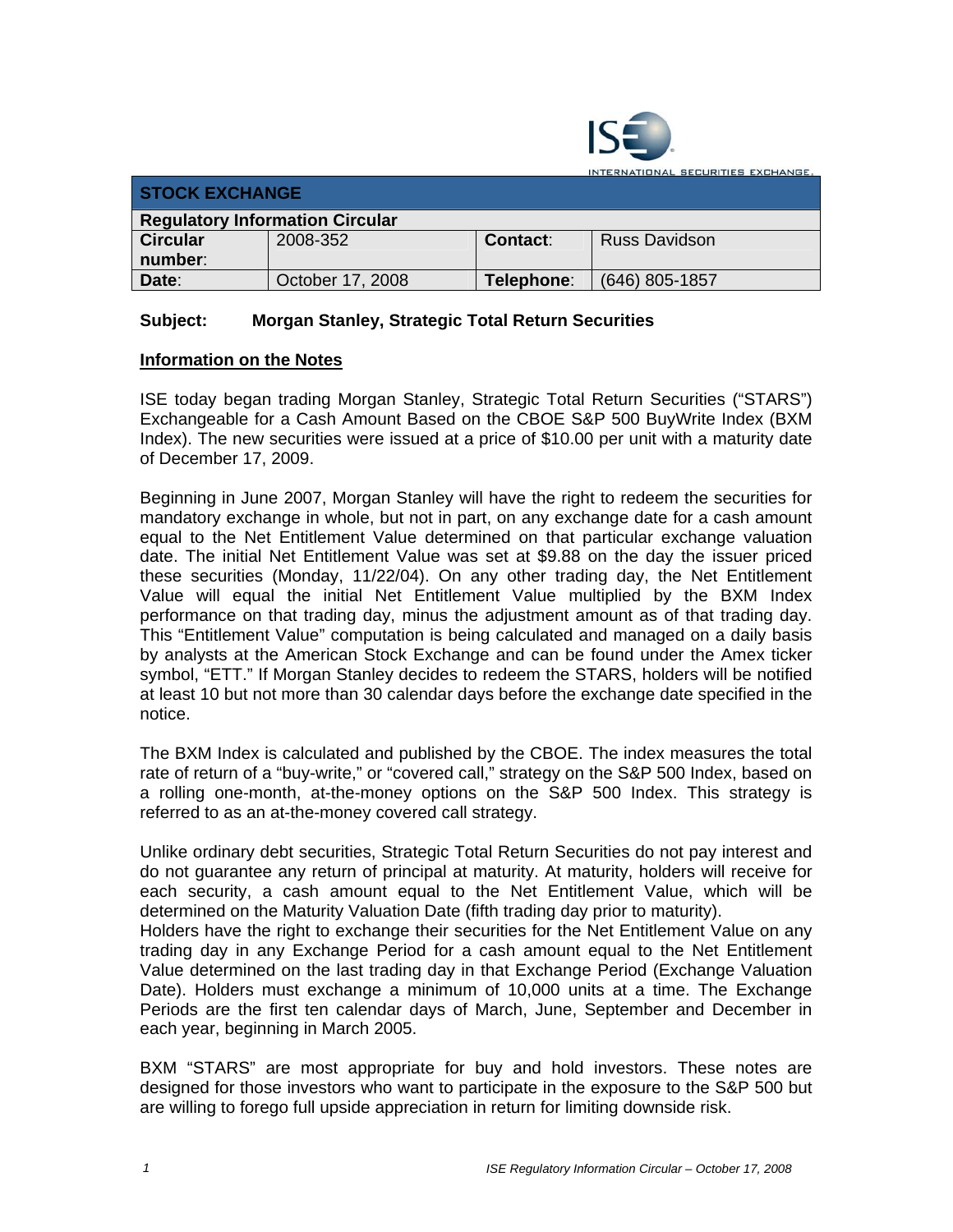Since all payments, which may be due to holders of MBS, are the sole responsibility of the Issuer, it is the credit of Morgan Stanley that stands behind MBS.

Unlike ordinary debt securities, the STARS do not guarantee any return of principal at maturity.

There can be no assurances as to how the STARS will trade in the secondary market or whether such market will be liquid or illiquid. Securities with characteristics similar to the STARS are unique securities, and there is currently no secondary market for the STARS.

The market value for the STARS will be affected by a number of factors including, but not limited to, the volatility of the S&P 500 Index, the dividend rate on the stocks underlying the S&P 500 Index, market interest and yield and the time remaining to the maturity of the STARS.

Information concerning taxation may be found in the Prospectus.

The Trustee for this security is JPMorgan Chase Bank.

Trading in the shares on ISE is on a UTP basis and is subject to ISE equity trading rules. The shares will trade from 9:00 a.m. until 4:00 p.m. Eastern Time. Equity Electronic Access Members ("Equity EAMs") trading the shares during the Pre-Market Session are exposed to the risk of the lack of the calculation or dissemination of underlying index value or intraday indicative value ("IIV"). For certain derivative securities products, an updated underlying index value or IIV may not be calculated or publicly disseminated in the Pre-Market hours. Since the underlying index value and IIV are not calculated or widely disseminated during Pre-Market hours, an investor who is unable to calculate implied values for certain derivative securities products during Pre-Market hours may be at a disadvantage to market professionals.

Equity EAMs also should review NASD Notice to Members 03-71 for guidance on trading these products. The Notice reminds members of their obligations to: (1) conduct adequate due diligence to understand the features of the product; (2) perform a reasonable-basis suitability analysis; (3) perform customer-specific suitability analysis in connection with any recommended transactions; (4) provide a balanced disclosure of both the risks and rewards associated with the particular product, especially when selling to retail investors; (5) implement appropriate internal controls; and (6) train registered persons regarding the features, risk and suitability of these products.

**This Regulatory Information Circular is not a statutory Prospectus. Equity EAMs should consult the Trust's Registration Statement, SAI, Prospectus and the Fund's website for relevant information.**